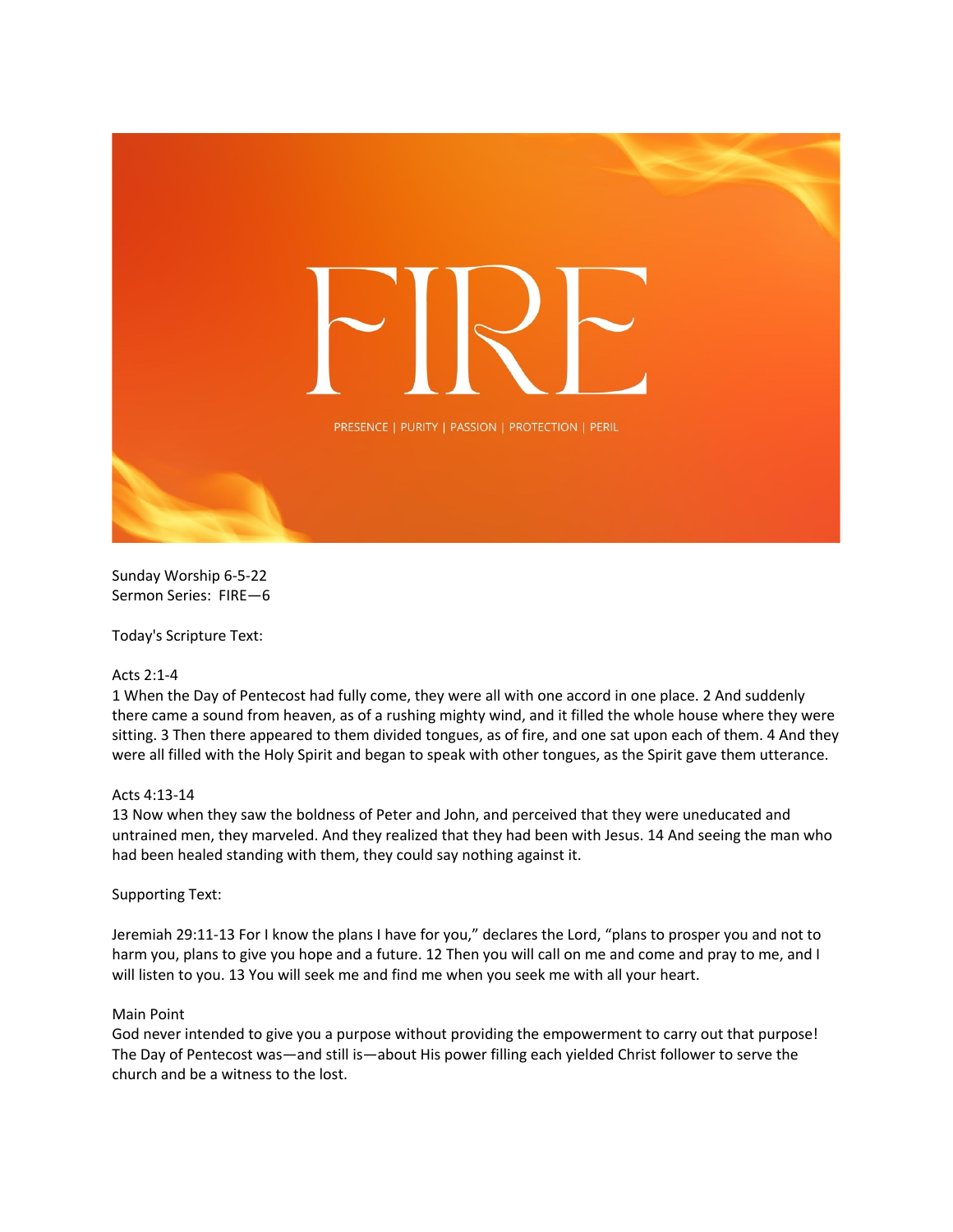Quote: "Success is not final; failure is not fatal; it is the courage to continue that counts!" ~ Winston Churchill

THE DIFFERENCE AFTER THE OUTPOURING OF THE HOLY SPIRIT:

1. The Holy Spirit \_\_\_\_\_\_\_\_\_\_\_\_\_\_ \_\_\_\_\_\_\_\_\_\_\_\_ in you.

a. John 16:13 (Jesus on the Promise) But when he, the Spirit of truth, comes, he will guide you into all the truth. He will not speak on his own; he will speak only what he hears, and he will tell you what is yet to come.

b. Acts 4:12 (Peter testifying before Sanhedrin) Nor is there salvation in any other, for there is no other name under heaven given among men by which we must be saved.

c. Truth is not

Ephesians 4:21-24 Since you have heard about Jesus and have learned the truth that comes from Him, 22 throw off your old sinful nature and your former way of life, which is corrupted by lust and deception. 23 Instead, let the Spirit renew your thoughts and attitudes. 24 Put on your new nature, created to be like God—truly righteous and holy.

THE DIFFERENCE AFTER THE OUTPOURING OF THE HOLY SPIRIT:

Point 1 continued:

d. Truth \_\_\_\_\_\_\_\_\_\_\_\_\_\_\_\_\_.

Luke 22:31 And the Lord said, "Simon, Simon! Indeed, Satan has asked for you, that he may sift you as wheat.

e. Truth \_\_\_\_\_\_\_\_\_\_\_\_\_\_\_\_\_\_.

1 Corinthians 16:13-14 Be on your guard; stand firm in the faith; be courageous; be strong. 14 Do everything in love.

THE DIFFERENCE AFTER THE OUTPOURING OF THE HOLY SPIRIT:

Point 1 continued:

f. Truth \_\_\_\_\_\_\_\_\_\_\_\_\_\_\_\_\_\_\_\_\_\_\_.

John 21:17 (Jesus restores Peter) He said to him the third time, "Simon, son of Jonah, do you love Me?" Peter was grieved because He said to him the third time, "Do you love Me?" And he said to Him, "Lord, You know all things; You know that I love You." Jesus said to him, "Feed My sheep.

Acts 3:19 Repent, then, and turn to God, so that your sins may be wiped out, that times of refreshing may come from the Lord,

Psalm 51:12 Restore to me the joy of your salvation and grant me a willing spirit, to sustain me.

g. Truth  $\_\_$ 

Psalm 103:2-5 Bless the Lord, O my soul, and forget not all His benefits: 3 Who forgives all your iniquities, who heals all your diseases, 4 Who redeems your life from destruction, who crowns you with lovingkindness and tender mercies, 5 Who satisfies your mouth with good things, so that your youth is renewed like the eagle's.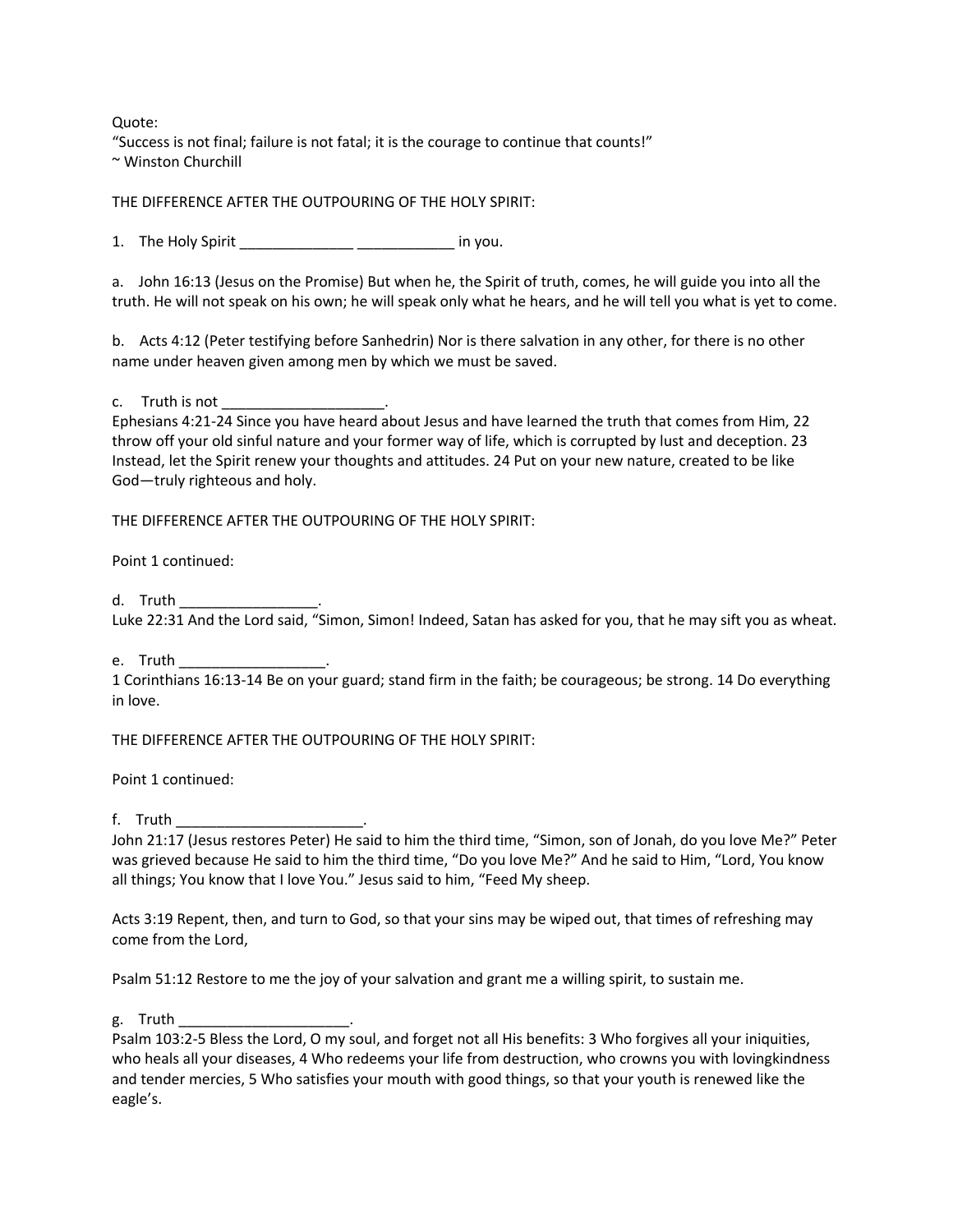John 8:32 And you will know the truth, and the truth will set you free.

THE DIFFERENCE AFTER THE OUTPOURING OF THE HOLY SPIRIT:

2. The Holy Spirit \_\_\_\_\_\_\_\_\_\_\_\_\_\_\_\_ our mindset from what \_\_\_\_\_\_\_ can do to what \_\_\_\_\_\_\_\_\_\_\_ can do.

a. Acts 3:1-8 Now Peter and John went up together to the temple at the hour of prayer, the ninth hour. 2 And a certain man lame from his mother's womb was carried, whom they laid daily at the gate of the temple which is called Beautiful, to ask alms from those who entered the temple; 3 who, seeing Peter and John about to go into the temple, asked for alms. 4 And fixing his eyes on him, with John, Peter said, "Look at us." 5 So he gave them his attention, expecting to receive something from them. 6 Then Peter said, "Silver and gold I do not have, but what I do have I give you: In the name of Jesus Christ of Nazareth, rise up and walk." 7 And he took him by the right hand and lifted him up, and immediately his feet and ankle bones received strength. 8 So he, leaping up, stood and walked and entered the temple with them—walking, leaping, and praising God.

THE DIFFERENCE AFTER THE OUTPOURING OF THE HOLY SPIRIT:

Point 2 Continued:

b. Truth \_\_\_\_\_\_\_\_\_\_\_\_\_\_\_\_\_\_\_\_\_. Romans 12:2 Don't copy the behavior and customs of this world, but let God transform you into a new person by changing the way you think. Then you will learn to know God's will for you, which is good and pleasing and perfect.

c. Truth prevails-you \_\_\_\_\_\_\_\_\_\_\_ change truth-it \_\_\_\_\_\_\_\_\_\_\_\_\_\_\_\_\_\_\_\_\_\_ you!

THE DIFFERENCE AFTER THE OUTPOURING OF THE HOLY SPIRIT:

3. The Holy Spirit our our control our the Holy Spirit

a. Acts 4:18-20 Then they called them in again and commanded them not to speak or teach at all in the name of Jesus. 19 But Peter and John replied, "Which is right in God's eyes: to listen to you, or to him? You be the judges! 20 As for us, we cannot help speaking about what we have seen and heard."

b. Acts 4:33 With great power the apostles continued to testify to the resurrection of the Lord Jesus. And God's grace was so powerfully at work in them all.

THE DIFFERENCE AFTER THE OUTPOURING OF THE HOLY SPIRIT:

4. The Holy Spirit \_\_\_\_\_\_\_\_\_\_\_\_\_\_\_ us to \_\_\_\_\_\_\_\_\_\_\_.

a. Acts 4:23-24 And being let go, they went to their own companions and reported all that the chief priests and elders had said to them. 24 So when they heard that, they raised their voice to God with one accord…

b. Acts 4:31 (AMP) And when they had prayed, the place where they were meeting together was shaken [a sign of God's presence]; and they were all filled with the Holy Spirit and began to speak the word of God with boldness and courage.